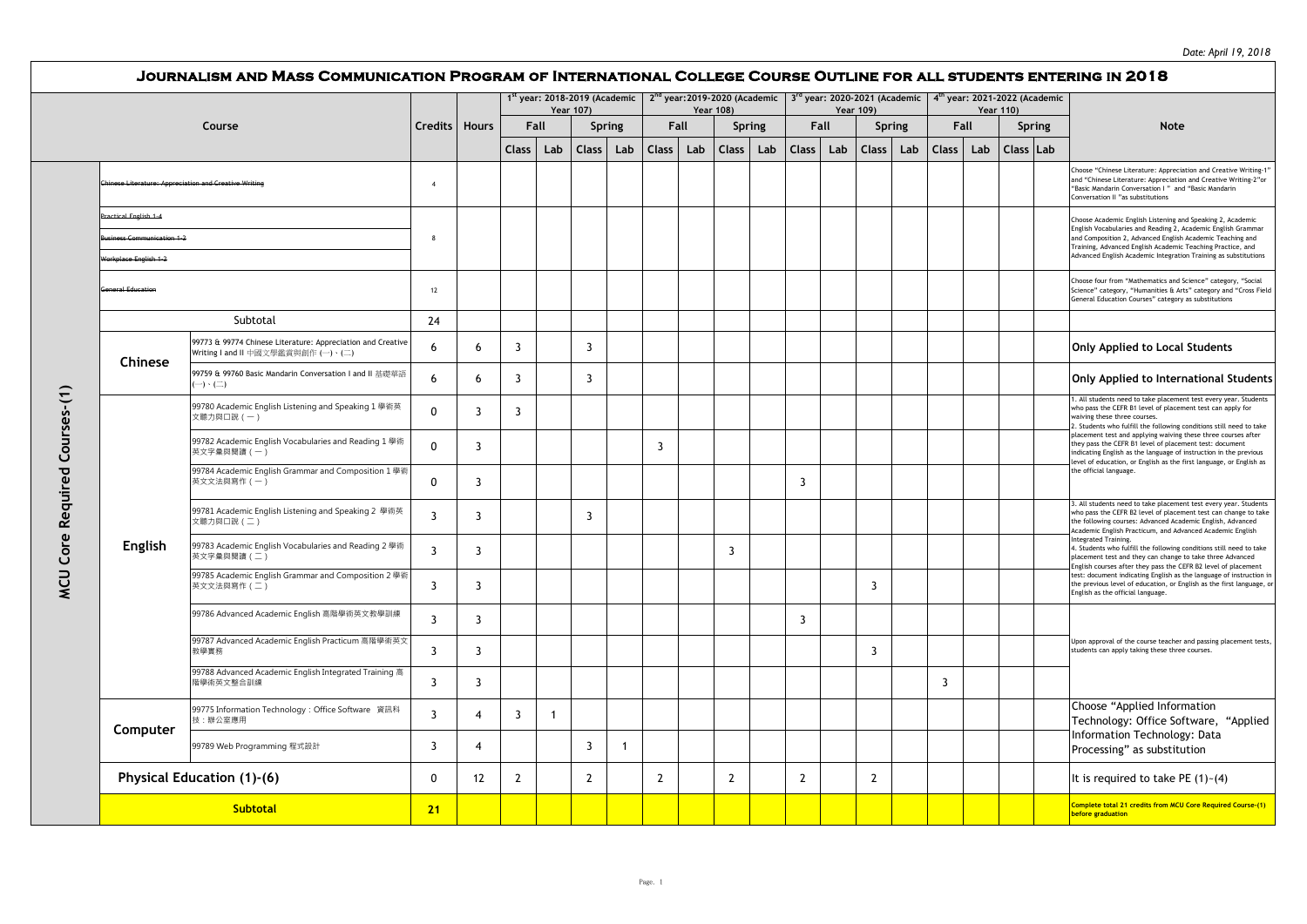|                                                   |                                                               |                     |                                  |                |                | 1st year: 2018-2019 (Academic   $2^{nd}$ year: 2019-2020 (Academic   $3^{rd}$ year: 2020-2021 (Academic   4 <sup>th</sup> year: 2021-2022 (Academic<br>Year 107) |                |                | <b>Year 108)</b> |                         |     |           |      | Year 109) |               |                    |     | Year 110) |               |                                                                            |
|---------------------------------------------------|---------------------------------------------------------------|---------------------|----------------------------------|----------------|----------------|------------------------------------------------------------------------------------------------------------------------------------------------------------------|----------------|----------------|------------------|-------------------------|-----|-----------|------|-----------|---------------|--------------------|-----|-----------|---------------|----------------------------------------------------------------------------|
|                                                   | Course                                                        | Credits   Hours     |                                  | Fall           |                | <b>Spring</b>                                                                                                                                                    |                |                | Fall             | <b>Spring</b>           |     |           | Fall |           | <b>Spring</b> | Fall               |     |           | <b>Spring</b> | Note                                                                       |
|                                                   |                                                               |                     |                                  | <b>Class</b>   | Lab            | Class                                                                                                                                                            | Lab            | Class          | Lab              | Class                   | Lab | Class Lab |      | Class     | Lab           | Class <sup>1</sup> | Lab |           | Class Lab     |                                                                            |
|                                                   | Psychology 心理學                                                | 3                   | $\overline{3}$                   | 3              |                |                                                                                                                                                                  |                |                |                  |                         |     |           |      |           |               |                    |     |           |               |                                                                            |
|                                                   | Sociology 社會學                                                 | $\overline{3}$      | $\overline{3}$                   |                |                | $\overline{3}$                                                                                                                                                   |                |                |                  |                         |     |           |      |           |               |                    |     |           |               |                                                                            |
|                                                   | Economics 經濟學                                                 | 6                   | 8                                | 3              |                |                                                                                                                                                                  |                |                |                  |                         |     |           |      |           |               |                    |     |           |               |                                                                            |
| <b>Social</b>                                     | Politics 政治學                                                  | 3                   | $\overline{3}$                   |                |                | 3                                                                                                                                                                |                |                |                  |                         |     |           |      |           |               |                    |     |           |               | Choose at least ONE course from                                            |
| <b>Science</b>                                    | Management 管理學                                                | 3                   | 3                                |                |                | 3                                                                                                                                                                |                |                |                  |                         |     |           |      |           |               |                    |     |           |               | "Social Science" category                                                  |
|                                                   | Introduction to Law 法律概論                                      | $\overline{3}$      | $\overline{3}$                   |                |                |                                                                                                                                                                  |                |                |                  | 3                       |     |           |      |           |               |                    |     |           |               |                                                                            |
|                                                   | Special Topics on Social Science 社會科學專題                       | 3                   | $\overline{3}$                   |                |                |                                                                                                                                                                  |                |                |                  | $\overline{3}$          |     |           |      |           |               |                    |     |           |               |                                                                            |
|                                                   | Biology 生物學                                                   | 3                   | 3                                | 3              |                |                                                                                                                                                                  |                |                |                  |                         |     |           |      |           |               |                    |     |           |               |                                                                            |
|                                                   | Physics 物理學                                                   | $\overline{3}$      | $\overline{3}$                   | $\overline{3}$ |                |                                                                                                                                                                  |                |                |                  |                         |     |           |      |           |               |                    |     |           |               |                                                                            |
|                                                   | Chemistry 化學                                                  | $\overline{3}$      | $\overline{3}$                   |                |                | $\overline{3}$                                                                                                                                                   |                |                |                  |                         |     |           |      |           |               |                    |     |           |               | Choose at least ONE course from<br>"Mathematics and Science" category      |
| <b>Mathematics</b>   Calculus 微積分<br>a<br>Science | Accounting 會計學                                                | 6                   | 10                               | 3              | $\overline{2}$ | $\overline{3}$                                                                                                                                                   | $\overline{2}$ |                |                  |                         |     |           |      |           |               |                    |     |           |               |                                                                            |
|                                                   |                                                               | 6                   | 8                                | 3              | $\overline{1}$ | 3                                                                                                                                                                | $\overline{1}$ |                |                  |                         |     |           |      |           |               |                    |     |           |               |                                                                            |
|                                                   | Statistics 統計學                                                | 6                   | 8                                |                |                |                                                                                                                                                                  |                | 3              | -1               | 3                       | -1  |           |      |           |               |                    |     |           |               |                                                                            |
|                                                   | Human Evoluation 人類演化論                                        | 3                   | $\overline{\mathbf{3}}$          |                |                |                                                                                                                                                                  |                | 3              |                  |                         |     |           |      |           |               |                    |     |           |               |                                                                            |
|                                                   | Introduction to Science 科學導論                                  | 3                   | 3                                |                |                |                                                                                                                                                                  |                | 3              |                  |                         |     |           |      |           |               |                    |     |           |               |                                                                            |
|                                                   | Studies on Environmental Dynamics 環境議題研究                      | 3                   | $\overline{3}$                   |                |                |                                                                                                                                                                  |                |                |                  | 3                       |     |           |      |           |               |                    |     |           |               |                                                                            |
|                                                   | Marine Biology 海洋生物學                                          | 3                   | $\overline{3}$                   |                |                |                                                                                                                                                                  |                |                |                  | $\overline{3}$          |     |           |      |           |               |                    |     |           |               |                                                                            |
|                                                   | Special Topics on Science 自然科學專題                              | $\overline{3}$      | $\overline{3}$                   |                |                |                                                                                                                                                                  |                |                |                  | $\overline{3}$          |     |           |      |           |               |                    |     |           |               |                                                                            |
|                                                   | Introduction to Chinese Literature 中國文學概論                     | 3                   | $\overline{\mathbf{3}}$          | 3              |                |                                                                                                                                                                  |                |                |                  |                         |     |           |      |           |               |                    |     |           |               |                                                                            |
| <b>Humanities</b>                                 | Special Topics on Modern China 現代中國專題                         | 3                   | $\overline{3}$                   | 3              |                |                                                                                                                                                                  |                |                |                  |                         |     |           |      |           |               |                    |     |           |               |                                                                            |
|                                                   | Chinese Literature: Appreciation and Creative Writing 文學鑑賞與創作 | 3                   | $\overline{3}$                   | 3              |                |                                                                                                                                                                  |                |                |                  |                         |     |           |      |           |               |                    |     |           |               |                                                                            |
|                                                   | Introduction to Chinese Culture 中國文化概論                        | 3                   | $\overline{3}$                   | 3              |                |                                                                                                                                                                  |                |                |                  |                         |     |           |      |           |               |                    |     |           |               |                                                                            |
|                                                   | Readings of Selected Short Stories 短篇小說選讀                     | $\overline{3}$      | $\overline{3}$                   | 3              |                |                                                                                                                                                                  |                |                |                  |                         |     |           |      |           |               |                    |     |           |               |                                                                            |
|                                                   | Introduction to Western Literature 西洋文學概論                     | 3                   | 3                                | 3              |                |                                                                                                                                                                  |                |                |                  |                         |     |           |      |           |               |                    |     |           |               |                                                                            |
| a                                                 | Cross-cultural Communication 跨文化溝通                            | 3                   | 3                                | 3              |                |                                                                                                                                                                  |                |                |                  |                         |     |           |      |           |               |                    |     |           |               | Choose at least ONE course from                                            |
| Arts                                              | Special Topics on Art 藝術專題                                    | $\overline{3}$      | $\overline{3}$                   | 3              |                |                                                                                                                                                                  |                |                |                  |                         |     |           |      |           |               |                    |     |           |               | "Humanities & Arts" category                                               |
|                                                   | Special Topics on Humanity 人文專題                               | 3                   | $\overline{3}$                   |                |                | 3                                                                                                                                                                |                |                |                  |                         |     |           |      |           |               |                    |     |           |               |                                                                            |
|                                                   | Chinese History and Culture 歷史文化與社會變遷                         | 3                   | $\overline{3}$                   |                |                | $\overline{3}$                                                                                                                                                   |                |                |                  |                         |     |           |      |           |               |                    |     |           |               |                                                                            |
|                                                   | Introduction to World Literature 世界文學概論                       | $\overline{3}$      | $\overline{3}$                   |                |                | $\overline{3}$                                                                                                                                                   |                |                |                  |                         |     |           |      |           |               |                    |     |           |               |                                                                            |
|                                                   |                                                               | 3                   | $\overline{3}$                   |                |                | $\overline{3}$                                                                                                                                                   |                |                |                  |                         |     |           |      |           |               |                    |     |           |               |                                                                            |
|                                                   | Western Art Appreciation 西洋藝術賞析                               | 3                   | $\overline{3}$                   |                |                |                                                                                                                                                                  |                |                |                  | 3                       |     |           |      |           |               |                    |     |           |               |                                                                            |
|                                                   | Public Speaking 公共演說                                          |                     |                                  |                |                |                                                                                                                                                                  |                |                |                  | $\overline{3}$          |     |           |      |           |               |                    |     |           |               |                                                                            |
|                                                   | Leadership 領導與統御                                              | 3<br>$\overline{3}$ | $\overline{3}$<br>$\overline{3}$ |                |                |                                                                                                                                                                  |                |                |                  | 3                       |     |           |      |           |               |                    |     |           |               |                                                                            |
|                                                   | Practical English Reading 實用英文閱讀                              | $\overline{3}$      | $\overline{3}$                   |                |                |                                                                                                                                                                  |                |                |                  | $\overline{3}$          |     |           |      |           |               |                    |     |           |               |                                                                            |
|                                                   | Applied Linguistics 應用語言學                                     |                     |                                  |                |                |                                                                                                                                                                  |                |                |                  |                         |     |           |      |           |               |                    |     |           |               |                                                                            |
|                                                   | Second Language Acquisition 第二語習得                             | 3                   | 3                                |                |                |                                                                                                                                                                  |                |                |                  | 3                       |     |           |      |           |               |                    |     |           |               |                                                                            |
|                                                   | Second Foreign Language 第二外國語                                 | 3                   | $\overline{3}$                   |                |                |                                                                                                                                                                  |                |                |                  | $\overline{3}$          |     |           |      |           |               |                    |     |           |               |                                                                            |
| Cross                                             | Educational Psychology 教育心理學                                  | 3<br>$\overline{3}$ | $\overline{3}$                   |                |                |                                                                                                                                                                  |                | $\overline{3}$ |                  | $\overline{3}$          |     |           |      |           |               |                    |     |           |               |                                                                            |
| Field                                             | Etiquette and Communication 國際禮儀與溝通專題                         |                     | $\overline{3}$                   |                |                |                                                                                                                                                                  |                |                |                  |                         |     |           |      |           |               |                    |     |           |               | Choose at least ONE courses from<br>"Cross Field General Education Courses |
| General                                           | Special Topics on Globalization 全球化專題                         | 3                   | $\overline{3}$                   |                |                |                                                                                                                                                                  |                |                |                  | $\overline{\mathbf{3}}$ |     |           |      |           |               |                    |     |           |               |                                                                            |
| <b>Education</b>                                  | Special Topics on Asia 亞洲專題                                   | 3                   | 3                                |                |                |                                                                                                                                                                  |                |                |                  | $\overline{3}$          |     |           |      |           |               |                    |     |           |               |                                                                            |
| Courses                                           | Special Topics on International Relations 國際專題                | 3                   | $\overline{3}$                   |                |                |                                                                                                                                                                  |                |                |                  | $\overline{3}$          |     |           |      |           |               |                    |     |           |               |                                                                            |
|                                                   | Special Topics on Cross-strait 兩岸專題                           | 3                   | $\overline{3}$                   |                |                |                                                                                                                                                                  |                |                |                  | $\overline{3}$          |     |           |      |           |               |                    |     |           |               |                                                                            |
|                                                   | Special Topics on Negotiation 談判專題                            | 3                   | $\overline{3}$                   |                |                |                                                                                                                                                                  |                |                |                  | $\overline{3}$          |     |           |      |           |               |                    |     |           |               |                                                                            |
|                                                   | The Economics of Environmental Pollution 環保經濟                 | 3                   | 3                                |                |                |                                                                                                                                                                  |                |                |                  | $\overline{3}$          |     |           |      |           |               |                    |     |           |               |                                                                            |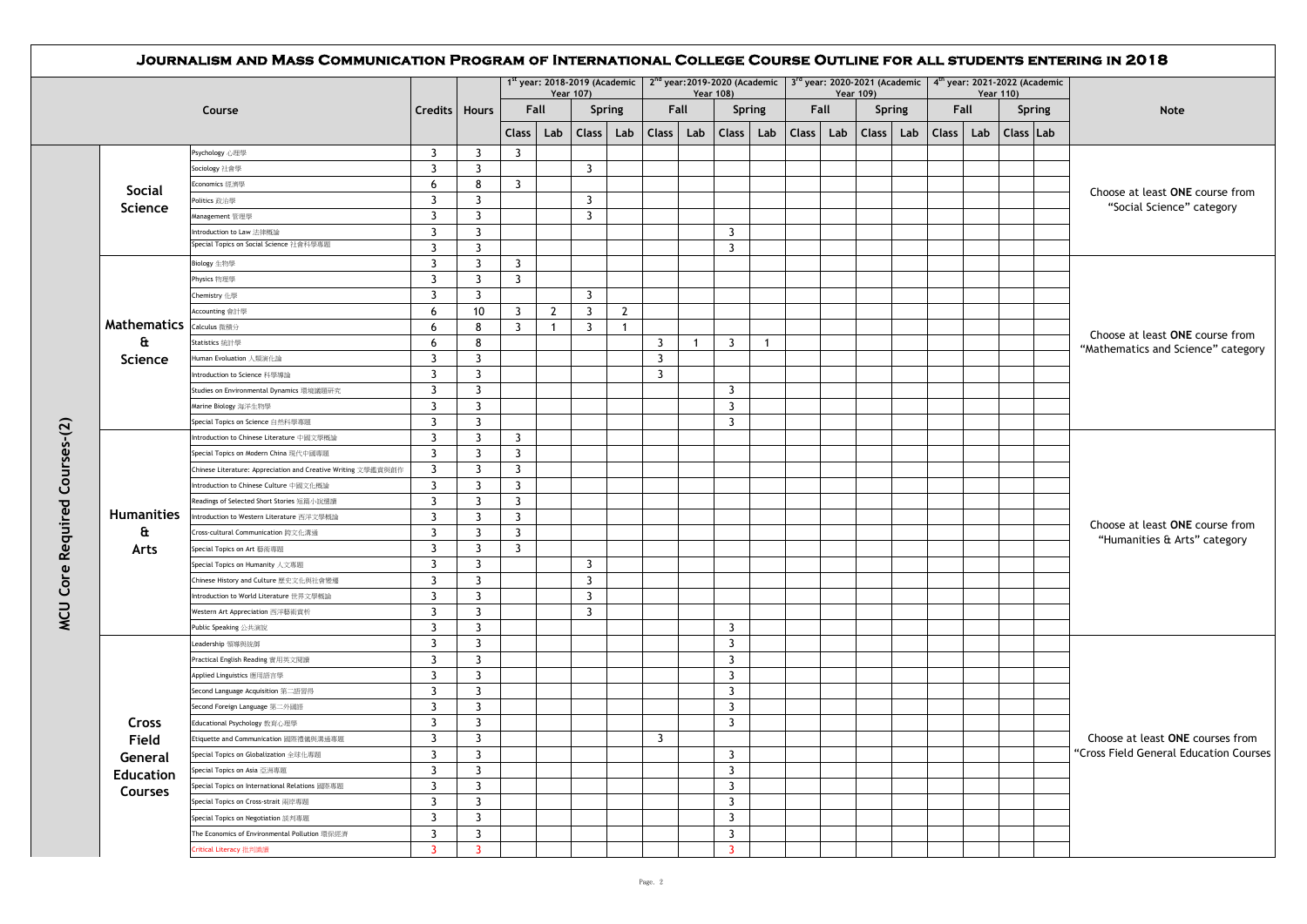|                                       |                             | JOURNALISM AND MASS COMMUNICATION PROGRAM OF INTERNATIONAL COLLEGE COURSE OUTLINE FOR ALL STUDENTS ENTERING IN 2018 |                         |                |                |      |                  |        |                |      |                  |               |                         |     |                         |     |                                                                                                                                                     |     |                  |               |                                                                                          |
|---------------------------------------|-----------------------------|---------------------------------------------------------------------------------------------------------------------|-------------------------|----------------|----------------|------|------------------|--------|----------------|------|------------------|---------------|-------------------------|-----|-------------------------|-----|-----------------------------------------------------------------------------------------------------------------------------------------------------|-----|------------------|---------------|------------------------------------------------------------------------------------------|
|                                       |                             |                                                                                                                     |                         |                |                |      | <b>Year 107)</b> |        |                |      | <b>Year 108)</b> |               |                         |     | <b>Year 109)</b>        |     | 1st year: 2018-2019 (Academic   $2^{nd}$ year: 2019-2020 (Academic   $3^{rd}$ year: 2020-2021 (Academic   4 <sup>th</sup> year: 2021-2022 (Academic |     | <b>Year 110)</b> |               |                                                                                          |
|                                       |                             | Course                                                                                                              | Credits   Hours         |                |                | Fall |                  | Spring |                | Fall |                  | <b>Spring</b> | Fall                    |     | <b>Spring</b>           |     | Fall                                                                                                                                                |     |                  | <b>Spring</b> | Note                                                                                     |
|                                       |                             |                                                                                                                     |                         |                | <b>Class</b>   | Lab  | <b>Class</b>     | Lab    | <b>Class</b>   | Lab  | Class            | Lab           | <b>Class</b>            | Lab | <b>Class</b>            | Lab | Class <sup>1</sup>                                                                                                                                  | Lab | Class Lab        |               |                                                                                          |
|                                       |                             | Intermediate Mandarin Conversation I & II 中級華語(一)(二)                                                                | 6                       | 6              |                |      |                  |        | $\overline{3}$ |      | $\overline{3}$   |               |                         |     |                         |     |                                                                                                                                                     |     |                  |               | Only Applied to International Students                                                   |
|                                       |                             | <b>Subtotal</b>                                                                                                     | 12                      |                |                |      |                  |        |                |      |                  |               |                         |     |                         |     |                                                                                                                                                     |     |                  |               | Complete at least 12 credits from MCU Core Required Course-(2)<br>before graduation      |
|                                       | 27111                       | Introduction to Journalism 新聞學概論                                                                                    | 3                       | 3              | 3              |      |                  |        |                |      |                  |               |                         |     |                         |     |                                                                                                                                                     |     |                  |               |                                                                                          |
|                                       | 27112                       | Principles of Public Relations 公關概論                                                                                 | $\overline{3}$          | 3              | $\overline{3}$ |      |                  |        |                |      |                  |               |                         |     |                         |     |                                                                                                                                                     |     |                  |               |                                                                                          |
|                                       | 27441                       | Oral Communication 口頭傳播                                                                                             | $\overline{3}$          | 3              | $\overline{3}$ |      |                  |        |                |      |                  |               |                         |     |                         |     |                                                                                                                                                     |     |                  |               |                                                                                          |
|                                       | 27121                       | Graphics and Design 圖像與設計                                                                                           | $\overline{3}$          | 3              |                |      | $\overline{3}$   |        |                |      |                  |               |                         |     |                         |     |                                                                                                                                                     |     |                  |               |                                                                                          |
|                                       | 27122                       | Introduction to Advertising and Integrated Brand<br>Communication 廣告學與品牌溝通                                          | $\overline{3}$          | 3              |                |      | $\overline{3}$   |        |                |      |                  |               |                         |     |                         |     |                                                                                                                                                     |     |                  |               |                                                                                          |
|                                       | 27113                       | Introduction to Electronic Media 電子媒介概論                                                                             | 3                       | 3              |                |      | $\overline{3}$   |        |                |      |                  |               |                         |     |                         |     |                                                                                                                                                     |     |                  |               |                                                                                          |
|                                       | 27211                       | News Reporting and Writing 新聞採訪與寫作                                                                                  | $\overline{3}$          | 3              |                |      |                  |        | $\overline{3}$ |      |                  |               |                         |     |                         |     |                                                                                                                                                     |     |                  |               | Including the following 4 areas of<br>expertise:                                         |
| Courses                               | 27215                       | Audivisual Production 影音内容製作                                                                                        | 3                       | 3              |                |      |                  |        | 3              |      |                  |               |                         |     |                         |     |                                                                                                                                                     |     |                  |               |                                                                                          |
|                                       | 27214                       | Principles of Communication 傳播原理                                                                                    | $\overline{3}$          | 3              |                |      |                  |        | $\overline{3}$ |      |                  |               |                         |     |                         |     |                                                                                                                                                     |     |                  |               |                                                                                          |
|                                       | 27222                       | Strategies in Public Relations 公關策略                                                                                 | $\overline{3}$          | 3              |                |      |                  |        |                |      | $\overline{3}$   |               |                         |     |                         |     |                                                                                                                                                     |     |                  |               | (1) Journalism<br>(2) Advertising and PR                                                 |
| <b>Professional Required</b>          | 27212                       | Principles of Marketing 行銷原理                                                                                        | $\overline{3}$          | 3              |                |      |                  |        |                |      | 3                |               |                         |     |                         |     |                                                                                                                                                     |     |                  |               | (3) Broadcasting and TV                                                                  |
|                                       | 27223                       | Multimedia Production 多媒體製作                                                                                         | 3                       | 3              |                |      |                  |        |                |      | 3                |               |                         |     |                         |     |                                                                                                                                                     |     |                  |               | (4) Communication Theory                                                                 |
|                                       | 27315                       | Special Topics in Journalism and Practice 新聞專題與實作                                                                   | 3                       | 3              |                |      |                  |        |                |      |                  |               | $\overline{3}$          |     |                         |     |                                                                                                                                                     |     |                  |               |                                                                                          |
|                                       | 27324                       | Communication Ethics and Law 媒體法規與倫理                                                                                | $\overline{3}$          | 3              |                |      |                  |        |                |      |                  |               | 3                       |     |                         |     |                                                                                                                                                     |     |                  |               |                                                                                          |
|                                       | 27313                       | Media Management 媒體管理                                                                                               | $\overline{3}$          | 3              |                |      |                  |        |                |      |                  |               | 3                       |     |                         |     |                                                                                                                                                     |     |                  |               |                                                                                          |
|                                       | 27323                       | Special Topics in Radio and TV Broadcasting 廣電專題                                                                    | $\overline{3}$          | 3              |                |      |                  |        |                |      |                  |               |                         |     | $\overline{3}$          |     |                                                                                                                                                     |     |                  |               |                                                                                          |
|                                       | 27314                       | Communication Research Methods 傳播研究方法                                                                               | 3                       | 3              |                |      |                  |        |                |      |                  |               |                         |     | $\overline{3}$          |     |                                                                                                                                                     |     |                  |               |                                                                                          |
|                                       | 27412                       | Media Internship 媒體實習                                                                                               | $\overline{3}$          | 3              |                |      |                  |        |                |      |                  |               |                         |     |                         |     | $\overline{3}$                                                                                                                                      |     |                  |               |                                                                                          |
|                                       | 27411/27421                 | Graduation Thesis I and II 畢業論文/專題製作(一)(二)                                                                          | 6                       | 6              |                |      |                  |        |                |      |                  |               |                         |     |                         |     | 3                                                                                                                                                   |     | $\overline{3}$   |               |                                                                                          |
|                                       |                             | <b>Subtotal</b>                                                                                                     | 60                      |                |                |      |                  |        |                |      |                  |               |                         |     |                         |     |                                                                                                                                                     |     |                  |               | <b>Complete total 60 credits from Professional Required Courses</b><br>before graduation |
|                                       |                             | News Editing and Producing 新聞編輯與製作                                                                                  | $\overline{3}$          | 3              |                |      |                  |        |                |      | 3                |               |                         |     |                         |     |                                                                                                                                                     |     |                  |               |                                                                                          |
|                                       |                             | In-Depth Reporting and Newswriting 專題企劃與報導                                                                          | $\overline{3}$          | 3              |                |      |                  |        |                |      |                  |               | 3                       |     |                         |     |                                                                                                                                                     |     |                  |               |                                                                                          |
| $\hat{=}$                             | News Literacy 新聞素養          |                                                                                                                     | $\overline{\mathbf{3}}$ | 3              |                |      |                  |        |                |      | -3               |               |                         |     |                         |     |                                                                                                                                                     |     |                  |               |                                                                                          |
|                                       | Creative Writing 創意寫作       |                                                                                                                     | 3                       | 3              |                |      |                  |        |                |      |                  |               |                         |     | $\overline{\mathbf{3}}$ |     |                                                                                                                                                     |     |                  |               |                                                                                          |
|                                       |                             | News Data Bank Application 新聞資料庫運用                                                                                  | $\overline{3}$          | 3              |                |      |                  |        |                |      |                  |               | $\overline{\mathbf{3}}$ |     |                         |     |                                                                                                                                                     |     |                  |               |                                                                                          |
|                                       | Photography Journalism 新聞攝影 |                                                                                                                     | $\overline{3}$          | $\overline{3}$ |                |      |                  |        |                |      |                  |               | $\overline{3}$          |     |                         |     |                                                                                                                                                     |     |                  |               | Complete at least 18 credits from<br><b>Professional Elective Courses,</b>               |
|                                       |                             | Magazine Writing and Editing 雜誌寫作                                                                                   |                         | $\overline{3}$ |                |      |                  |        |                |      |                  |               | 3                       |     |                         |     |                                                                                                                                                     |     |                  |               | cetegory selections of (1)-(5)                                                           |
| Professional Elective<br>News Courses |                             | Categorized News Reporting 分類新聞報導                                                                                   | $\overline{3}$          | $\overline{3}$ |                |      |                  |        |                |      |                  |               |                         |     |                         |     |                                                                                                                                                     |     | $\overline{3}$   |               |                                                                                          |
|                                       |                             | International Political and Business News Writing 專題新聞報導                                                            |                         | 3              |                |      |                  |        |                |      |                  |               |                         |     |                         |     | $\overline{3}$                                                                                                                                      |     |                  |               |                                                                                          |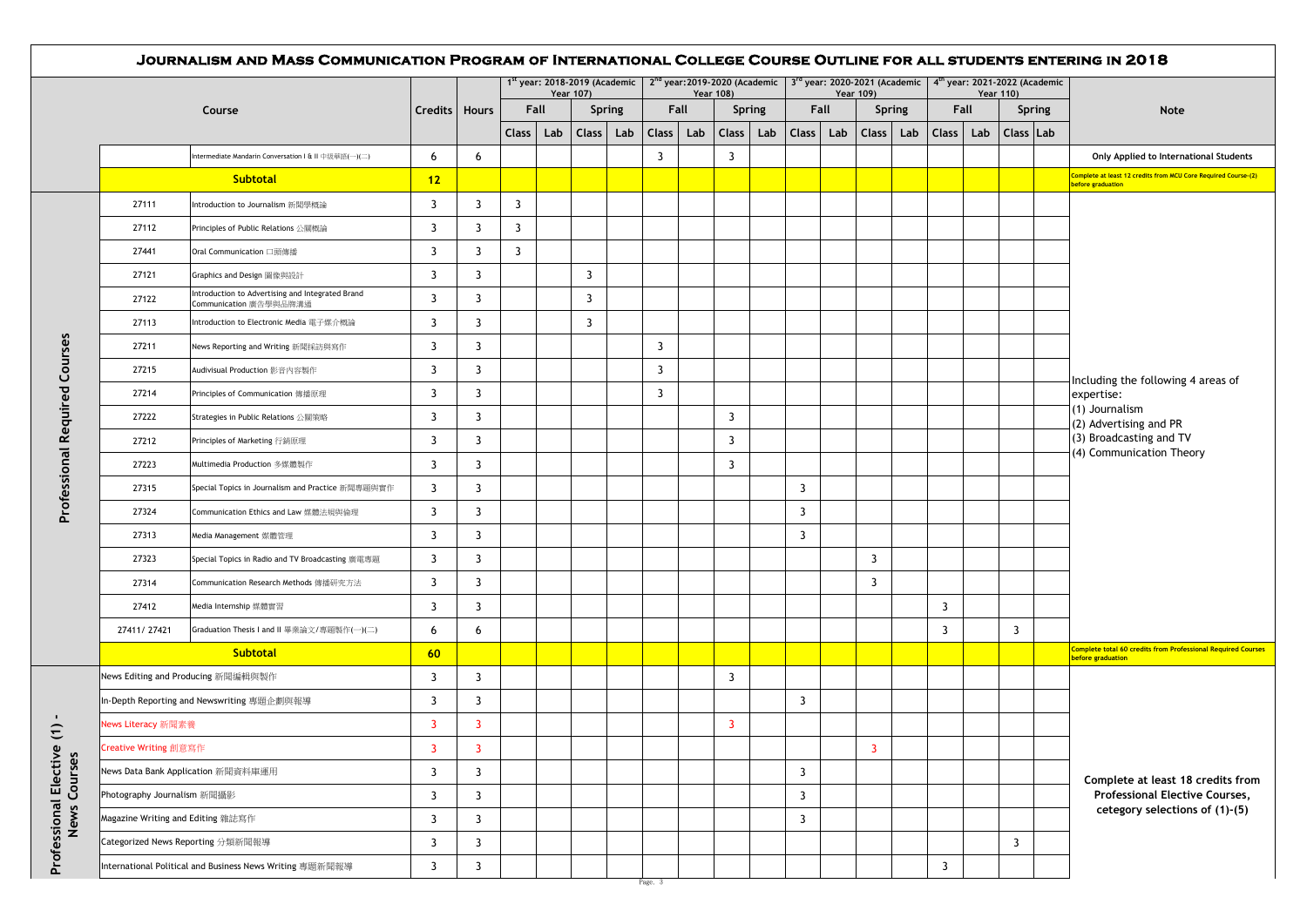|                                                    | JOURNALISM AND MASS COMMUNICATION PROGRAM OF INTERNATIONAL COLLEGE COURSE OUTLINE FOR ALL STUDENTS ENTERING IN 2018 |                 |                |                                                                                                                                                                   |                  |        |       |                  |              |     |       |      |                  |               |                |      |                  |  |                                                                         |
|----------------------------------------------------|---------------------------------------------------------------------------------------------------------------------|-----------------|----------------|-------------------------------------------------------------------------------------------------------------------------------------------------------------------|------------------|--------|-------|------------------|--------------|-----|-------|------|------------------|---------------|----------------|------|------------------|--|-------------------------------------------------------------------------|
|                                                    |                                                                                                                     |                 |                | 1st year: 2018-2019 (Academic   2 <sup>nd</sup> year: 2019-2020 (Academic   3 <sup>rd</sup> year: 2020-2021 (Academic   4 <sup>th</sup> year: 2021-2022 (Academic | <b>Year 107)</b> |        |       | <b>Year 108)</b> |              |     |       |      | <b>Year 109)</b> |               |                |      | <b>Year 110)</b> |  |                                                                         |
|                                                    | Course                                                                                                              | Credits   Hours |                | Fall                                                                                                                                                              |                  | Spring |       | Fall             | Spring       |     |       | Fall |                  | <b>Spring</b> |                | Fall | <b>Spring</b>    |  | <b>Note</b>                                                             |
|                                                    |                                                                                                                     |                 |                | <b>Class</b><br>Lab                                                                                                                                               | <b>Class</b>     | Lab    | Class | Lab              | <b>Class</b> | Lab | Class | Lab  | <b>Class</b>     | Lab           | <b>Class</b>   | Lab  | Class Lab        |  |                                                                         |
|                                                    | Seminar on News Media Practices 新聞媒體實務專題                                                                            | 3               | $\overline{3}$ |                                                                                                                                                                   |                  |        |       |                  |              |     |       |      |                  |               | 3              |      | 3                |  |                                                                         |
|                                                    | Photography Editing 圖片編輯                                                                                            | 3               | $\overline{3}$ |                                                                                                                                                                   |                  |        |       |                  |              |     |       |      |                  |               |                |      |                  |  |                                                                         |
|                                                    | Digital Video and Audio Production 數位影音製作                                                                           | 3               | 3              |                                                                                                                                                                   |                  |        |       |                  |              |     | 3     |      |                  |               |                |      |                  |  |                                                                         |
|                                                    | Program Production and Management 廣電節目產製管理                                                                          | 3               | 3              |                                                                                                                                                                   |                  |        |       |                  |              |     | 3     |      |                  |               |                |      |                  |  |                                                                         |
| $\blacksquare$                                     | Techniques of Video Filming 電視攝影                                                                                    | 3               | 3              |                                                                                                                                                                   |                  |        |       |                  |              |     | 3     |      |                  |               |                |      |                  |  |                                                                         |
| Professional Elective (2)<br>Broadcasting Courses  | Techniques of Video Editing 電視剪接                                                                                    | 3               | 3              |                                                                                                                                                                   |                  |        |       |                  |              |     |       |      | 3                |               |                |      |                  |  |                                                                         |
|                                                    | Introduction to Drama 戲劇概論                                                                                          | 3               | 3              |                                                                                                                                                                   |                  |        |       |                  |              |     | 3     |      |                  |               |                |      |                  |  | Complete at least 18 credits from                                       |
| oadcasting                                         | Introduction to Music 音樂概論                                                                                          | 3               | 3              |                                                                                                                                                                   |                  |        |       |                  |              |     | 3     |      |                  |               |                |      |                  |  | <b>Professional Elective Courses,</b>                                   |
|                                                    | Micro Film Commercial Production 微電影與廣告影片製作                                                                         | 3               | $\overline{3}$ |                                                                                                                                                                   |                  |        |       |                  |              |     | 3     |      |                  |               |                |      |                  |  | cetegory selections of (1)-(4)                                          |
|                                                    | Audio Effect 廣播音效                                                                                                   | 3               | 3              |                                                                                                                                                                   |                  |        |       |                  |              |     |       |      | 3                |               |                |      |                  |  |                                                                         |
|                                                    | Introduction to Film 電影概論                                                                                           | 3               | 3              |                                                                                                                                                                   |                  |        |       |                  |              |     |       |      |                  |               | 3              |      |                  |  |                                                                         |
|                                                    | Film Criticism 電影評論                                                                                                 | 3               | $\overline{3}$ |                                                                                                                                                                   |                  |        |       |                  |              |     |       |      |                  |               |                |      | 3                |  |                                                                         |
|                                                    | Visual Communication 視覺傳播                                                                                           | 3               | $\overline{3}$ | 3                                                                                                                                                                 |                  |        |       |                  |              |     |       |      |                  |               |                |      |                  |  |                                                                         |
|                                                    | Advertising Planning 廣告企劃                                                                                           | 3               | 3              |                                                                                                                                                                   |                  |        |       |                  |              |     | 3     |      |                  |               |                |      |                  |  |                                                                         |
|                                                    | Case Studies in Advertising 廣告個案研究                                                                                  | 3               | 3              |                                                                                                                                                                   |                  |        |       |                  |              |     |       |      | 3                |               |                |      |                  |  |                                                                         |
|                                                    | Marketing Management 行銷管理                                                                                           | 3               | 3              |                                                                                                                                                                   |                  |        |       |                  | 3            |     |       |      |                  |               |                |      |                  |  |                                                                         |
| e (3) -<br>.ourses                                 | Service Marketing 服務行銷                                                                                              | 3               | $\overline{3}$ |                                                                                                                                                                   |                  |        |       |                  |              |     |       |      |                  |               | 3              |      |                  |  |                                                                         |
| Professional Elective (3)                          | Consumer Behavior 消費者行為                                                                                             | 3               | 3              |                                                                                                                                                                   |                  |        |       |                  |              |     |       |      | 3                |               |                |      |                  |  |                                                                         |
| $\mathbf{R}$                                       | Persuasion Theory 說服理論                                                                                              | 3               | 3              |                                                                                                                                                                   |                  |        |       |                  |              |     | 3     |      |                  |               |                |      |                  |  |                                                                         |
| $\sigma$                                           | Consumer Relationship Management 顧客關係管理                                                                             | 3               | 3              |                                                                                                                                                                   |                  |        |       |                  |              |     | 3     |      |                  |               |                |      |                  |  | Complete at least 18 credits from                                       |
|                                                    | Public Speaking and Presentation Skill 簡報與提案技巧                                                                      | 3               | 3              |                                                                                                                                                                   |                  |        |       |                  |              |     | 3     |      |                  |               |                |      |                  |  | <b>Professional Elective Courses,</b><br>cetegory selections of (1)-(5) |
| ertisement                                         | Adverting Strategy 廣告策略                                                                                             | 3               | 3              |                                                                                                                                                                   |                  |        |       |                  |              |     |       |      | 3                |               |                |      |                  |  |                                                                         |
|                                                    | Practices of Advertising Designing 廣告設計實務                                                                           | 3               | 3              |                                                                                                                                                                   |                  |        |       |                  |              |     |       |      | 3                |               |                |      |                  |  |                                                                         |
| $\frac{5}{9}$                                      | Integrated Communications Campaigns 專案活動企劃                                                                          | 3               | 3              |                                                                                                                                                                   |                  |        |       |                  |              |     |       |      | 3                |               |                |      |                  |  |                                                                         |
|                                                    | Integrated Marketing Communications 整合行銷                                                                            | 3               | 3              |                                                                                                                                                                   |                  |        |       |                  |              |     |       |      |                  |               | $\overline{3}$ |      |                  |  |                                                                         |
|                                                    | Seminar on Advertising Practices 廣告實務專題                                                                             | 3               | 3              |                                                                                                                                                                   |                  |        |       |                  |              |     |       |      |                  |               | 3              |      |                  |  |                                                                         |
|                                                    | Negotiation Techniques 談判技巧                                                                                         | 3               | $\overline{3}$ |                                                                                                                                                                   |                  |        |       |                  |              |     |       |      |                  |               |                |      | 3                |  |                                                                         |
|                                                    | Web Design網頁設計                                                                                                      | 3               | 3              |                                                                                                                                                                   |                  |        |       |                  | 3            |     |       |      |                  |               |                |      |                  |  |                                                                         |
|                                                    | Data Mining 資料探勘                                                                                                    | 3               | $\overline{3}$ |                                                                                                                                                                   |                  |        |       |                  | 3            |     |       |      |                  |               |                |      |                  |  |                                                                         |
|                                                    | Electronic Commerce 電子商務                                                                                            | 3               | 3              |                                                                                                                                                                   |                  |        |       |                  |              |     |       |      |                  |               | 3              |      |                  |  | Complete at least 18 credits from                                       |
| Professional<br>Elective (4) -New<br>Media Courses | Multimedia Design 多媒體設計                                                                                             | 3               | 3              |                                                                                                                                                                   |                  |        |       |                  | 3            |     |       |      |                  |               |                |      |                  |  | <b>Professional Elective Courses,</b><br>cetegory selections of (1)-(5) |
|                                                    | Visual Image Processing 影像處理                                                                                        | 3               | $\overline{3}$ |                                                                                                                                                                   |                  |        |       |                  | 3            |     |       |      |                  |               |                |      |                  |  |                                                                         |
|                                                    | Digital Visual Effects 數位特效製作                                                                                       | 3               | 3              |                                                                                                                                                                   |                  |        |       |                  |              |     |       |      | 3                |               |                |      |                  |  |                                                                         |